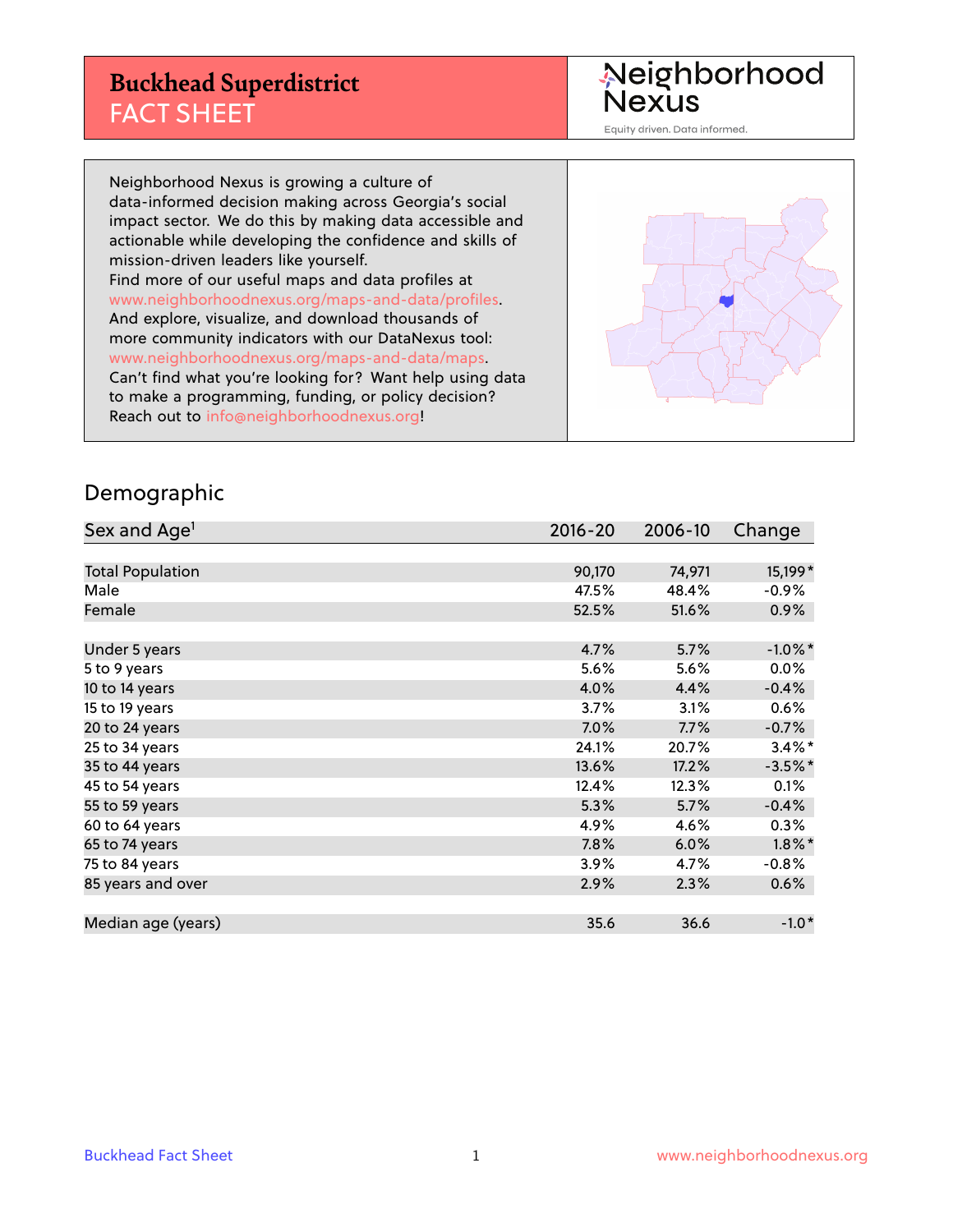# Demographic, continued...

| Race <sup>2</sup>                                            | $2016 - 20$ | 2006-10 | Change     |
|--------------------------------------------------------------|-------------|---------|------------|
| <b>Total population</b>                                      | 90,170      | 74,971  | 15,199*    |
| One race                                                     | 96.8%       | 99.0%   | $-2.2%$ *  |
| White                                                        | 74.9%       | 80.3%   | $-5.4\%$ * |
| <b>Black or African American</b>                             | 12.1%       | 10.4%   | 1.7%       |
| American Indian and Alaska Native                            | 0.3%        | 0.2%    | 0.2%       |
| Asian                                                        | 8.3%        | 4.4%    | $3.9\%$ *  |
| Native Hawaiian and Other Pacific Islander                   | 0.1%        | 0.0%    | 0.1%       |
| Some other race                                              | 1.1%        | 3.7%    | $-2.6\%$ * |
| Two or more races                                            | 3.2%        | 1.0%    | $2.2\%$ *  |
|                                                              |             |         |            |
| Race alone or in combination with other race(s) <sup>3</sup> | $2016 - 20$ | 2006-10 | Change     |
| Total population                                             | 90,170      | 74,971  | 15,199*    |
| White                                                        | 77.8%       | 81.0%   | $-3.2%$ *  |
| <b>Black or African American</b>                             | 13.3%       | 10.9%   | $2.4\%$ *  |
| American Indian and Alaska Native                            | 0.6%        | 0.3%    | 0.4%       |
| Asian                                                        | 9.9%        | 5.0%    | 4.8%*      |
| Native Hawaiian and Other Pacific Islander                   | 0.2%        | 0.0%    | 0.2%       |
| Some other race                                              | 1.6%        | 3.8%    | $-2.2%$    |
|                                                              |             |         |            |
| Hispanic or Latino and Race <sup>4</sup>                     | $2016 - 20$ | 2006-10 | Change     |
| Total population                                             | 90,170      | 74,971  | 15,199*    |
| Hispanic or Latino (of any race)                             | 5.4%        | 7.5%    | $-2.1%$    |
| Not Hispanic or Latino                                       | 94.6%       | 92.5%   | 2.1%       |
| White alone                                                  | 72.1%       | 76.8%   | $-4.7\%$ * |
| Black or African American alone                              | 11.5%       | 10.1%   | 1.5%       |
| American Indian and Alaska Native alone                      | 0.1%        | 0.1%    | $-0.0%$    |
| Asian alone                                                  | 8.2%        | 4.4%    | $3.7\%$ *  |
| Native Hawaiian and Other Pacific Islander alone             | 0.1%        | 0.0%    | 0.1%       |
| Some other race alone                                        | 0.2%        | 0.2%    | 0.0%       |
| Two or more races                                            | 2.4%        | 0.9%    | $1.5%$ *   |
| U.S. Citizenship Status <sup>5</sup>                         | $2016 - 20$ | 2006-10 | Change     |
|                                                              |             |         |            |
| Foreign-born population                                      | 11,720      | 9,793   | 1,927*     |
| Naturalized U.S. citizen                                     | 41.5%       | 33.4%   | $8.1\%$ *  |
| Not a U.S. citizen                                           | 58.5%       | 66.6%   | $-8.1%$    |
|                                                              |             |         |            |
| Citizen, Voting Age Population <sup>6</sup>                  | $2016 - 20$ | 2006-10 | Change     |
| Citizen, 18 and over population                              | 68,430      | 55,653  | $12,777*$  |
| Male                                                         | 47.7%       | 47.1%   | 0.5%       |
| Female                                                       | 52.3%       | 52.9%   | $-0.5%$    |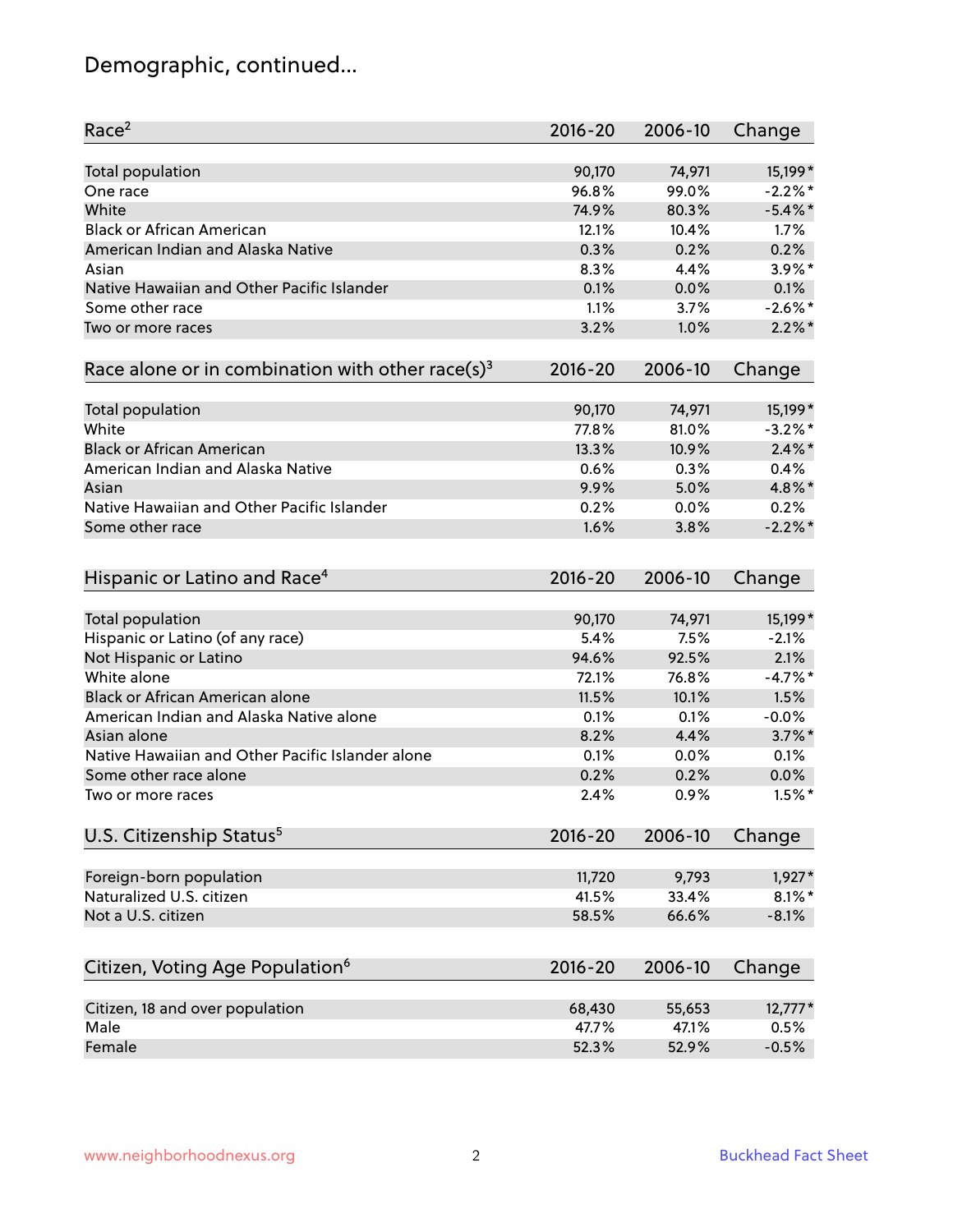#### Economic

| Income <sup>7</sup>                                 | $2016 - 20$ | 2006-10 | Change             |
|-----------------------------------------------------|-------------|---------|--------------------|
|                                                     |             |         |                    |
| All households                                      | 45,390      | 38,341  | 7,049*             |
| Less than \$10,000                                  | 5.6%        | 5.2%    | 0.3%               |
| \$10,000 to \$14,999                                | 2.5%        | 3.9%    | $-1.4\%$ *         |
| \$15,000 to \$24,999                                | 5.0%        | 5.2%    | $-0.2%$            |
| \$25,000 to \$34,999                                | 4.9%        | 6.7%    | $-1.8\%$ *         |
| \$35,000 to \$49,999                                | 7.7%        | 10.3%   | $-2.6%$ *          |
| \$50,000 to \$74,999                                | 13.6%       | 14.4%   | $-0.9%$            |
| \$75,000 to \$99,999                                | 11.5%       | 10.9%   | 0.6%               |
| \$100,000 to \$149,999                              | 14.4%       | 16.1%   | $-1.7%$            |
| \$150,000 to \$199,999                              | 8.6%        | 7.2%    | $1.4\%$ *          |
| \$200,000 or more                                   | 26.2%       | 19.9%   | $6.3\%$ *          |
| Median household income (dollars)                   | 98,469      | 84,561  | 13,908*            |
| Mean household income (dollars)                     | 190,693     | 139,790 | 50,903*            |
| With earnings                                       | 83.3%       | 82.5%   | 0.8%               |
| Mean earnings (dollars)                             | 183,401     | 137,418 | 45,983*            |
| <b>With Social Security</b>                         | 19.4%       | 19.4%   | $-0.1%$            |
| Mean Social Security income (dollars)               | 23,197      | 17,809  | 5,388*             |
| With retirement income                              | 11.2%       | 10.6%   | 0.7%               |
| Mean retirement income (dollars)                    | 62,829      | 39,166  | 23,662*            |
| With Supplemental Security Income                   | 1.2%        | 1.2%    | 0.1%               |
| Mean Supplemental Security Income (dollars)         | 3,152       | 8,703   | $-5,551$           |
| With cash public assistance income                  | 0.9%        | 0.5%    | 0.4%               |
| Mean cash public assistance income (dollars)        | $\pmb{0}$   | 6,595   | $-6,595$           |
| With Food Stamp/SNAP benefits in the past 12 months | 2.1%        | 1.7%    | 0.4%               |
|                                                     |             |         |                    |
| Families                                            | 18,468      | 15,132  | 3,336*             |
| Less than \$10,000                                  | 2.2%        | 1.3%    | 0.9%               |
| \$10,000 to \$14,999                                | 0.9%        | 1.6%    | $-0.7%$            |
| \$15,000 to \$24,999                                | 2.2%        | 1.1%    | 1.1%               |
| \$25,000 to \$34,999                                | 2.2%        | 2.4%    | $-0.3%$            |
| \$35,000 to \$49,999                                | 2.5%        | 4.1%    | $-1.6%$            |
| \$50,000 to \$74,999                                | 7.7%        | 8.2%    | $-0.5%$            |
| \$75,000 to \$99,999                                | 6.3%        | 9.6%    | $-3.3\%$ *         |
| \$100,000 to \$149,999                              | 15.9%       | 18.3%   | $-2.5%$            |
| \$150,000 to \$199,999                              | 10.0%       | 12.3%   | $-2.4%$            |
| \$200,000 or more                                   | 50.2%       | 41.1%   | $9.1\%$ *          |
| Median family income (dollars)                      | (X)         | 163,945 | $(X)$ <sup>+</sup> |
| Mean family income (dollars)                        | 312,988     | 239,873 | 73,115*            |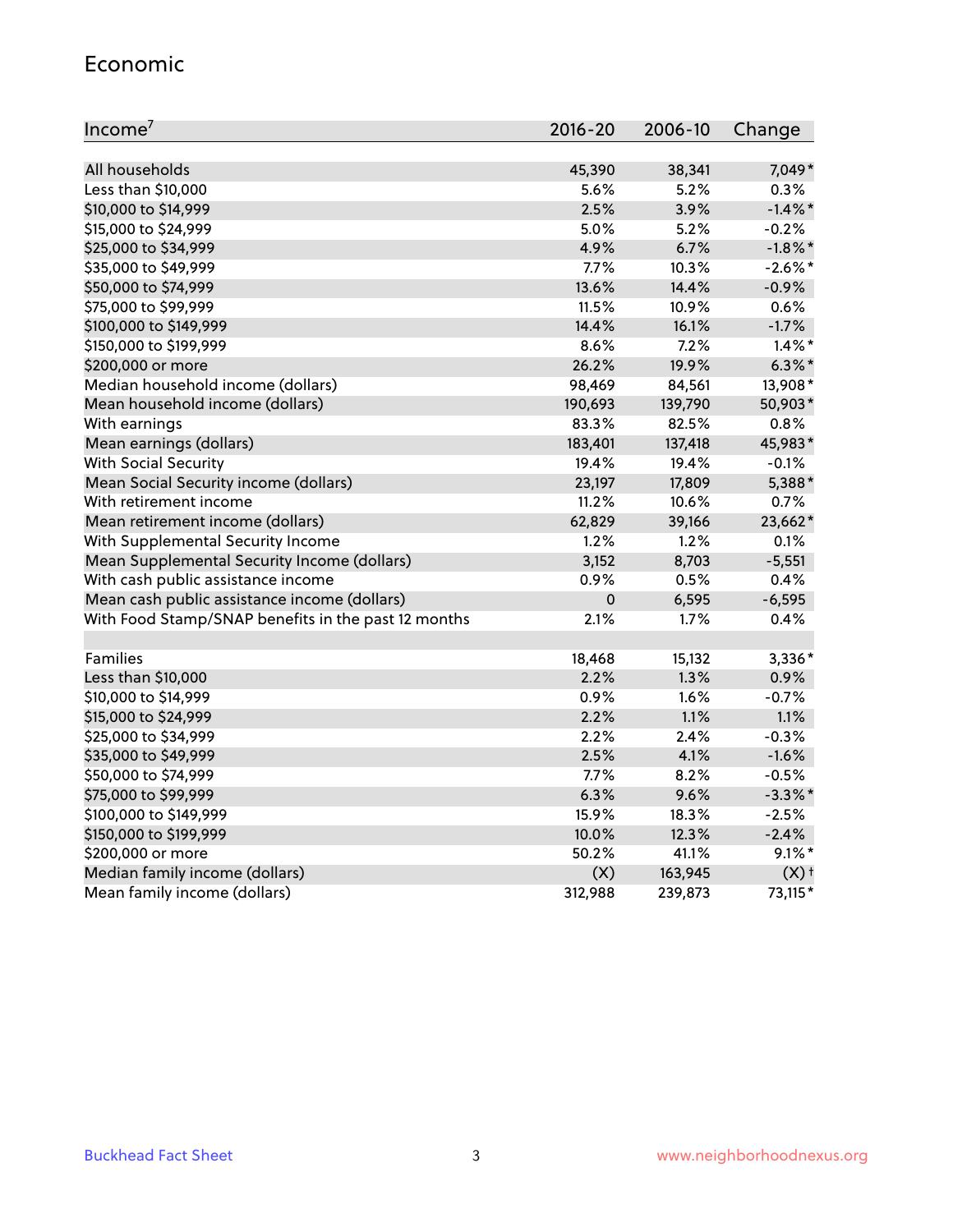### Economic, continued...

| Income, continued <sup>8</sup>                                        | $2016 - 20$ | 2006-10 | Change    |
|-----------------------------------------------------------------------|-------------|---------|-----------|
|                                                                       |             |         |           |
| Nonfamily households                                                  | 26,922      | 23,209  | $3,713*$  |
| Median nonfamily income (dollars)                                     | 67,701      | 55,951  | 11,750*   |
| Mean nonfamily income (dollars)                                       | 105,060     | 74,144  | 30,917*   |
| Median earnings for workers (dollars)                                 | 69,739      | 53,707  | 16,032*   |
| Median earnings for male full-time, year-round workers<br>(dollars)   | (X)         | 87,624  | $(X)$ +   |
| Median earnings for female full-time, year-round workers<br>(dollars) | 69,149      | 55,089  | 14,060*   |
| Per capita income (dollars)                                           | 97,192      | 72,493  | 24,699*   |
| Families and People Below Poverty Level <sup>9</sup>                  | $2016 - 20$ | 2006-10 | Change    |
|                                                                       |             |         |           |
| <b>All families</b>                                                   | 4.7%        | 3.1%    | 1.6%      |
| With related children under 18 years                                  | 3.9%        | 3.6%    | 0.3%      |
| With related children under 5 years only                              | 1.1%        | 4.6%    | $-3.5%$   |
| Married couple families                                               | 3.8%        | 1.8%    | 2.0%      |
| With related children under 18 years                                  | 2.2%        | 1.8%    | 0.4%      |
| With related children under 5 years only                              | 0.0%        | 2.2%    | $-2.2%$   |
| Families with female householder, no husband present                  | 12.1%       | 16.5%   | $-4.4%$   |
| With related children under 18 years                                  | 15.1%       | 20.4%   | $-5.4%$   |
| With related children under 5 years only                              | 8.5%        | 51.5%   | $-43.0%$  |
| All people                                                            | 8.9%        | 6.2%    | $2.6\%$ * |
| Under 18 years                                                        | 5.3%        | 3.1%    | 2.1%      |
| Related children under 18 years                                       | 5.2%        | 3.1%    | 2.1%      |
| Related children under 5 years                                        | 3.2%        | 3.9%    | $-0.7%$   |
| Related children 5 to 17 years                                        | 6.0%        | 2.8%    | 3.2%      |
| 18 years and over                                                     | 9.6%        | 6.9%    | 2.7%      |
| 18 to 64 years                                                        | 9.7%        | 6.5%    | 3.2%      |
| 65 years and over                                                     | 9.1%        | 9.0%    | 0.1%      |
| People in families                                                    | 4.5%        | 2.8%    | 1.7%      |
| Unrelated individuals 15 years and over                               | 15.3%       | 11.5%   | $3.7\%$ * |
|                                                                       |             |         |           |
| Non-Hispanic white people                                             | 6.2%        | 4.5%    | $1.6\%$ * |
| Black or African-American people                                      | 14.0%       | 11.1%   | 3.0%      |
| Asian people                                                          | 15.0%       | 16.6%   | $-1.6%$   |
| Hispanic or Latino people                                             | 26.9%       | 10.8%   | 16.0%*    |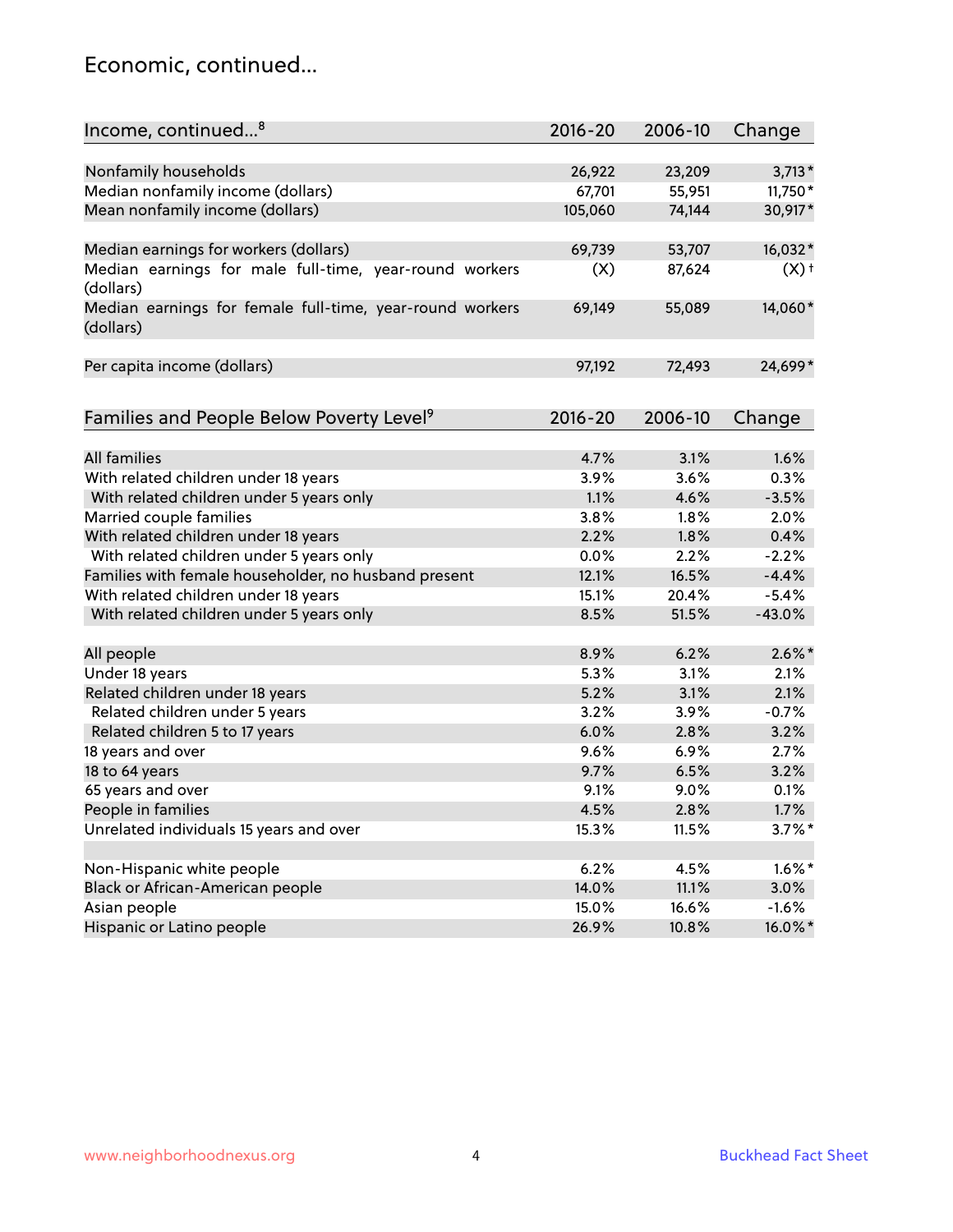## Employment

| Population 16 years and over<br>76,423<br>13,829*<br>62,594<br>In labor force<br>72.7%<br>71.1%<br>1.6%<br>Civilian labor force<br>72.7%<br>70.9%<br>1.8%<br>Employed<br>2.6%<br>70.6%<br>68.0%<br>Unemployed<br>2.1%<br>$-0.8%$<br>2.9%<br><b>Armed Forces</b><br>0.0%<br>$-0.2%$<br>0.2%<br>Not in labor force<br>27.3%<br>28.9%<br>$-1.6%$<br>Civilian labor force<br>$11,172*$<br>55,554<br>44,382<br>2.9%<br><b>Unemployment Rate</b><br>4.1%<br>$-1.2%$<br>Females 16 years and over<br>40,212<br>32,535<br>$7,677*$<br>In labor force<br>65.6%<br>61.0%<br>4.6%<br>Civilian labor force<br>65.6%<br>4.6%<br>61.0%<br>Employed<br>63.5%<br>58.3%<br>5.1%<br>Own children of the householder under 6 years<br>4,875<br>5,230<br>$-355$<br>67.0%<br>46.6%<br>20.4%*<br>All parents in family in labor force<br>Own children of the householder 6 to 17 years<br>1,904*<br>9,993<br>8,089<br>All parents in family in labor force<br>51.0%<br>48.9%<br>2.1%<br>Industry <sup>11</sup><br>$2016 - 20$<br>2006-10<br>Change<br>Civilian employed population 16 years and over<br>42,563<br>$11,405*$<br>53,968<br>Agriculture, forestry, fishing and hunting, and mining<br>0.2%<br>0.1%<br>0.1%<br>Construction<br>1.9%<br>3.2%<br>$-1.3%$<br>Manufacturing<br>6.3%<br>5.6%<br>0.7%<br>Wholesale trade<br>3.5%<br>4.1%<br>$-0.6%$<br>Retail trade<br>6.8%<br>8.2%<br>$-1.4%$<br>Transportation and warehousing, and utilities<br>3.6%<br>2.5%<br>1.1%<br>Information<br>$-0.8%$<br>3.9%<br>4.7%<br>Finance and insurance, and real estate and rental and leasing<br>14.5%<br>15.7%<br>$-1.2%$ | Employment Status <sup>10</sup>                              | $2016 - 20$ | 2006-10 | Change |
|-------------------------------------------------------------------------------------------------------------------------------------------------------------------------------------------------------------------------------------------------------------------------------------------------------------------------------------------------------------------------------------------------------------------------------------------------------------------------------------------------------------------------------------------------------------------------------------------------------------------------------------------------------------------------------------------------------------------------------------------------------------------------------------------------------------------------------------------------------------------------------------------------------------------------------------------------------------------------------------------------------------------------------------------------------------------------------------------------------------------------------------------------------------------------------------------------------------------------------------------------------------------------------------------------------------------------------------------------------------------------------------------------------------------------------------------------------------------------------------------------------------------------------------------------------------------------------------------------|--------------------------------------------------------------|-------------|---------|--------|
|                                                                                                                                                                                                                                                                                                                                                                                                                                                                                                                                                                                                                                                                                                                                                                                                                                                                                                                                                                                                                                                                                                                                                                                                                                                                                                                                                                                                                                                                                                                                                                                                 |                                                              |             |         |        |
|                                                                                                                                                                                                                                                                                                                                                                                                                                                                                                                                                                                                                                                                                                                                                                                                                                                                                                                                                                                                                                                                                                                                                                                                                                                                                                                                                                                                                                                                                                                                                                                                 |                                                              |             |         |        |
|                                                                                                                                                                                                                                                                                                                                                                                                                                                                                                                                                                                                                                                                                                                                                                                                                                                                                                                                                                                                                                                                                                                                                                                                                                                                                                                                                                                                                                                                                                                                                                                                 |                                                              |             |         |        |
|                                                                                                                                                                                                                                                                                                                                                                                                                                                                                                                                                                                                                                                                                                                                                                                                                                                                                                                                                                                                                                                                                                                                                                                                                                                                                                                                                                                                                                                                                                                                                                                                 |                                                              |             |         |        |
|                                                                                                                                                                                                                                                                                                                                                                                                                                                                                                                                                                                                                                                                                                                                                                                                                                                                                                                                                                                                                                                                                                                                                                                                                                                                                                                                                                                                                                                                                                                                                                                                 |                                                              |             |         |        |
|                                                                                                                                                                                                                                                                                                                                                                                                                                                                                                                                                                                                                                                                                                                                                                                                                                                                                                                                                                                                                                                                                                                                                                                                                                                                                                                                                                                                                                                                                                                                                                                                 |                                                              |             |         |        |
|                                                                                                                                                                                                                                                                                                                                                                                                                                                                                                                                                                                                                                                                                                                                                                                                                                                                                                                                                                                                                                                                                                                                                                                                                                                                                                                                                                                                                                                                                                                                                                                                 |                                                              |             |         |        |
|                                                                                                                                                                                                                                                                                                                                                                                                                                                                                                                                                                                                                                                                                                                                                                                                                                                                                                                                                                                                                                                                                                                                                                                                                                                                                                                                                                                                                                                                                                                                                                                                 |                                                              |             |         |        |
|                                                                                                                                                                                                                                                                                                                                                                                                                                                                                                                                                                                                                                                                                                                                                                                                                                                                                                                                                                                                                                                                                                                                                                                                                                                                                                                                                                                                                                                                                                                                                                                                 |                                                              |             |         |        |
|                                                                                                                                                                                                                                                                                                                                                                                                                                                                                                                                                                                                                                                                                                                                                                                                                                                                                                                                                                                                                                                                                                                                                                                                                                                                                                                                                                                                                                                                                                                                                                                                 |                                                              |             |         |        |
|                                                                                                                                                                                                                                                                                                                                                                                                                                                                                                                                                                                                                                                                                                                                                                                                                                                                                                                                                                                                                                                                                                                                                                                                                                                                                                                                                                                                                                                                                                                                                                                                 |                                                              |             |         |        |
|                                                                                                                                                                                                                                                                                                                                                                                                                                                                                                                                                                                                                                                                                                                                                                                                                                                                                                                                                                                                                                                                                                                                                                                                                                                                                                                                                                                                                                                                                                                                                                                                 |                                                              |             |         |        |
|                                                                                                                                                                                                                                                                                                                                                                                                                                                                                                                                                                                                                                                                                                                                                                                                                                                                                                                                                                                                                                                                                                                                                                                                                                                                                                                                                                                                                                                                                                                                                                                                 |                                                              |             |         |        |
|                                                                                                                                                                                                                                                                                                                                                                                                                                                                                                                                                                                                                                                                                                                                                                                                                                                                                                                                                                                                                                                                                                                                                                                                                                                                                                                                                                                                                                                                                                                                                                                                 |                                                              |             |         |        |
|                                                                                                                                                                                                                                                                                                                                                                                                                                                                                                                                                                                                                                                                                                                                                                                                                                                                                                                                                                                                                                                                                                                                                                                                                                                                                                                                                                                                                                                                                                                                                                                                 |                                                              |             |         |        |
|                                                                                                                                                                                                                                                                                                                                                                                                                                                                                                                                                                                                                                                                                                                                                                                                                                                                                                                                                                                                                                                                                                                                                                                                                                                                                                                                                                                                                                                                                                                                                                                                 |                                                              |             |         |        |
|                                                                                                                                                                                                                                                                                                                                                                                                                                                                                                                                                                                                                                                                                                                                                                                                                                                                                                                                                                                                                                                                                                                                                                                                                                                                                                                                                                                                                                                                                                                                                                                                 |                                                              |             |         |        |
|                                                                                                                                                                                                                                                                                                                                                                                                                                                                                                                                                                                                                                                                                                                                                                                                                                                                                                                                                                                                                                                                                                                                                                                                                                                                                                                                                                                                                                                                                                                                                                                                 |                                                              |             |         |        |
|                                                                                                                                                                                                                                                                                                                                                                                                                                                                                                                                                                                                                                                                                                                                                                                                                                                                                                                                                                                                                                                                                                                                                                                                                                                                                                                                                                                                                                                                                                                                                                                                 |                                                              |             |         |        |
|                                                                                                                                                                                                                                                                                                                                                                                                                                                                                                                                                                                                                                                                                                                                                                                                                                                                                                                                                                                                                                                                                                                                                                                                                                                                                                                                                                                                                                                                                                                                                                                                 |                                                              |             |         |        |
|                                                                                                                                                                                                                                                                                                                                                                                                                                                                                                                                                                                                                                                                                                                                                                                                                                                                                                                                                                                                                                                                                                                                                                                                                                                                                                                                                                                                                                                                                                                                                                                                 |                                                              |             |         |        |
|                                                                                                                                                                                                                                                                                                                                                                                                                                                                                                                                                                                                                                                                                                                                                                                                                                                                                                                                                                                                                                                                                                                                                                                                                                                                                                                                                                                                                                                                                                                                                                                                 |                                                              |             |         |        |
|                                                                                                                                                                                                                                                                                                                                                                                                                                                                                                                                                                                                                                                                                                                                                                                                                                                                                                                                                                                                                                                                                                                                                                                                                                                                                                                                                                                                                                                                                                                                                                                                 |                                                              |             |         |        |
|                                                                                                                                                                                                                                                                                                                                                                                                                                                                                                                                                                                                                                                                                                                                                                                                                                                                                                                                                                                                                                                                                                                                                                                                                                                                                                                                                                                                                                                                                                                                                                                                 |                                                              |             |         |        |
|                                                                                                                                                                                                                                                                                                                                                                                                                                                                                                                                                                                                                                                                                                                                                                                                                                                                                                                                                                                                                                                                                                                                                                                                                                                                                                                                                                                                                                                                                                                                                                                                 |                                                              |             |         |        |
|                                                                                                                                                                                                                                                                                                                                                                                                                                                                                                                                                                                                                                                                                                                                                                                                                                                                                                                                                                                                                                                                                                                                                                                                                                                                                                                                                                                                                                                                                                                                                                                                 |                                                              |             |         |        |
|                                                                                                                                                                                                                                                                                                                                                                                                                                                                                                                                                                                                                                                                                                                                                                                                                                                                                                                                                                                                                                                                                                                                                                                                                                                                                                                                                                                                                                                                                                                                                                                                 |                                                              |             |         |        |
|                                                                                                                                                                                                                                                                                                                                                                                                                                                                                                                                                                                                                                                                                                                                                                                                                                                                                                                                                                                                                                                                                                                                                                                                                                                                                                                                                                                                                                                                                                                                                                                                 |                                                              |             |         |        |
|                                                                                                                                                                                                                                                                                                                                                                                                                                                                                                                                                                                                                                                                                                                                                                                                                                                                                                                                                                                                                                                                                                                                                                                                                                                                                                                                                                                                                                                                                                                                                                                                 |                                                              |             |         |        |
|                                                                                                                                                                                                                                                                                                                                                                                                                                                                                                                                                                                                                                                                                                                                                                                                                                                                                                                                                                                                                                                                                                                                                                                                                                                                                                                                                                                                                                                                                                                                                                                                 |                                                              |             |         |        |
|                                                                                                                                                                                                                                                                                                                                                                                                                                                                                                                                                                                                                                                                                                                                                                                                                                                                                                                                                                                                                                                                                                                                                                                                                                                                                                                                                                                                                                                                                                                                                                                                 |                                                              |             |         |        |
|                                                                                                                                                                                                                                                                                                                                                                                                                                                                                                                                                                                                                                                                                                                                                                                                                                                                                                                                                                                                                                                                                                                                                                                                                                                                                                                                                                                                                                                                                                                                                                                                 |                                                              |             |         |        |
|                                                                                                                                                                                                                                                                                                                                                                                                                                                                                                                                                                                                                                                                                                                                                                                                                                                                                                                                                                                                                                                                                                                                                                                                                                                                                                                                                                                                                                                                                                                                                                                                 | Professional, scientific, and management, and administrative | 29.1%       | 24.2%   | 4.9%*  |
| and waste management services                                                                                                                                                                                                                                                                                                                                                                                                                                                                                                                                                                                                                                                                                                                                                                                                                                                                                                                                                                                                                                                                                                                                                                                                                                                                                                                                                                                                                                                                                                                                                                   |                                                              |             |         |        |
| Educational services, and health care and social assistance<br>17.1%<br>16.6%<br>0.5%                                                                                                                                                                                                                                                                                                                                                                                                                                                                                                                                                                                                                                                                                                                                                                                                                                                                                                                                                                                                                                                                                                                                                                                                                                                                                                                                                                                                                                                                                                           |                                                              |             |         |        |
| Arts, entertainment, and recreation, and accommodation and<br>7.1%<br>9.8%<br>$-2.8\%$ *<br>food services                                                                                                                                                                                                                                                                                                                                                                                                                                                                                                                                                                                                                                                                                                                                                                                                                                                                                                                                                                                                                                                                                                                                                                                                                                                                                                                                                                                                                                                                                       |                                                              |             |         |        |
| Other services, except public administration<br>3.5%<br>2.7%<br>0.8%                                                                                                                                                                                                                                                                                                                                                                                                                                                                                                                                                                                                                                                                                                                                                                                                                                                                                                                                                                                                                                                                                                                                                                                                                                                                                                                                                                                                                                                                                                                            |                                                              |             |         |        |
| Public administration<br>2.6%<br>2.5%<br>$-0.1%$                                                                                                                                                                                                                                                                                                                                                                                                                                                                                                                                                                                                                                                                                                                                                                                                                                                                                                                                                                                                                                                                                                                                                                                                                                                                                                                                                                                                                                                                                                                                                |                                                              |             |         |        |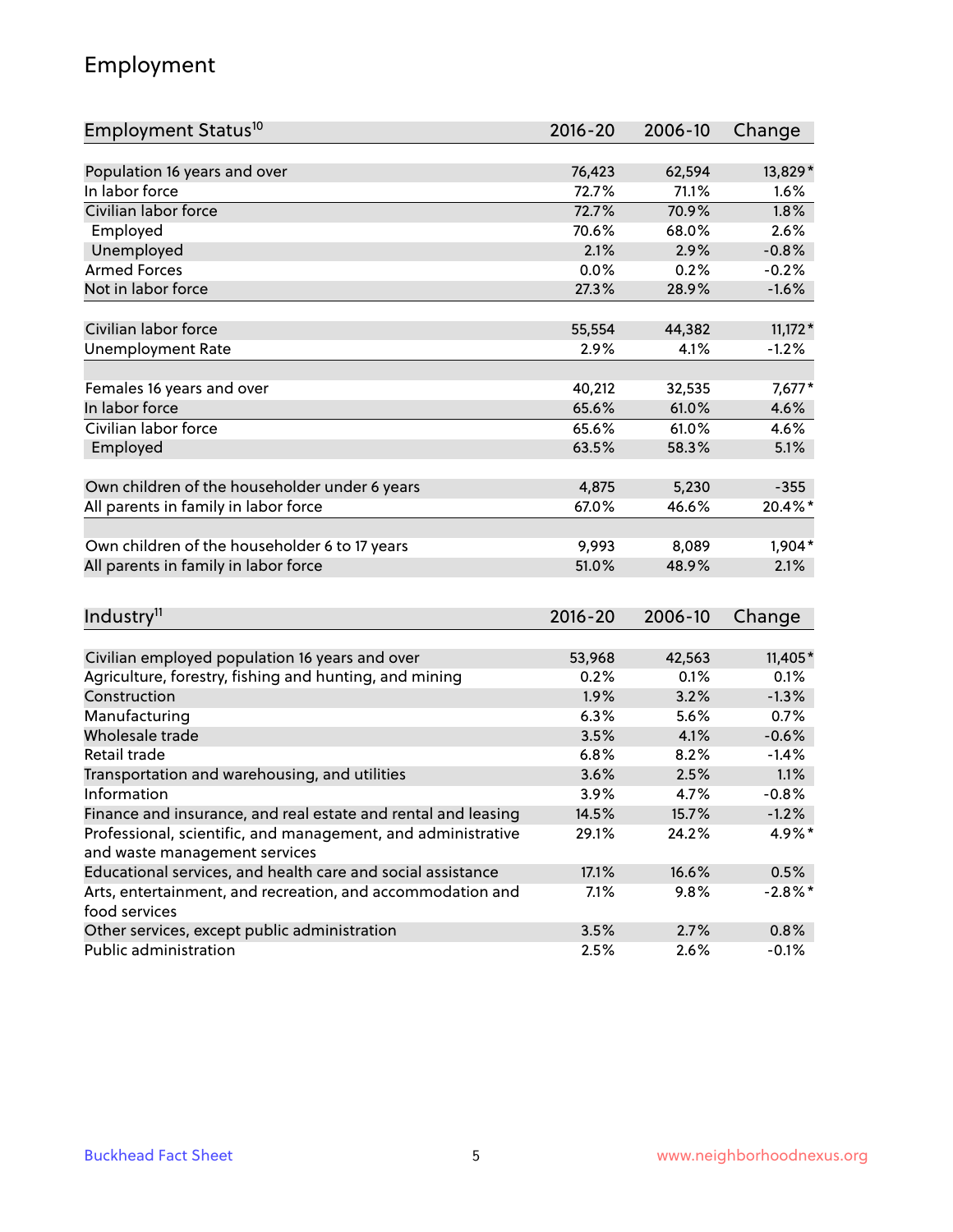# Employment, continued...

| Occupation <sup>12</sup>                                     | $2016 - 20$ | 2006-10 | Change     |
|--------------------------------------------------------------|-------------|---------|------------|
| Civilian employed population 16 years and over               | 53,968      | 42,563  | 11,405*    |
| Management, business, science, and arts occupations          | 70.9%       | 62.9%   | $8.0\%$ *  |
| Service occupations                                          | 6.6%        | 9.6%    | $-3.0\%$ * |
| Sales and office occupations                                 | 18.7%       | 23.1%   | $-4.5%$ *  |
| Natural<br>and<br>resources,<br>construction,<br>maintenance | 0.6%        | 1.9%    | $-1.3%$    |
| occupations                                                  |             |         |            |
| Production, transportation, and material moving occupations  | 3.3%        | 2.5%    | 0.8%       |
| Class of Worker <sup>13</sup>                                | $2016 - 20$ | 2006-10 | Change     |
|                                                              |             |         |            |
| Civilian employed population 16 years and over               | 53,968      | 42,563  | 11,405*    |
| Private wage and salary workers                              | 87.1%       | 85.6%   | 1.5%       |
| Government workers                                           | 8.2%        | 7.8%    | 0.4%       |
| Self-employed in own not incorporated business workers       | 4.6%        | 6.5%    | $-1.9%$ *  |
| Unpaid family workers                                        | 0.1%        | 0.1%    | $-0.0%$    |
| Job Flows <sup>14</sup>                                      | 2019        | 2010    | Change     |
|                                                              |             |         |            |
| Total Jobs in district                                       | 121,413     | 98,319  | 23,094     |
| Held by residents of district                                | 7.0%        | 6.5%    | 0.6%       |
| Held by non-residents of district                            | 93.0%       | 93.5%   | $-0.6%$    |
| Jobs by Industry Sector <sup>15</sup>                        | 2019        | 2010    | Change     |
| Total Jobs in district                                       | 121,413     | 98,319  | 23,094     |
|                                                              |             |         |            |
| Goods Producing sectors                                      | 2.5%        | 2.4%    | 0.1%       |
| Trade, Transportation, and Utilities sectors                 | 17.2%       | 21.8%   | $-4.5%$    |
| All Other Services sectors                                   | 80.3%       | 75.8%   | 4.5%       |
| Total Jobs in district held by district residents            | 8,521       | 6,351   | 2,170      |
| <b>Goods Producing sectors</b>                               | 2.6%        | 1.9%    | 0.7%       |
| Trade, Transportation, and Utilities sectors                 | 12.4%       | 14.3%   | $-1.9%$    |
| All Other Services sectors                                   | 85.0%       | 83.8%   | 1.3%       |
|                                                              |             |         |            |
| Jobs by Earnings <sup>16</sup>                               | 2019        | 2010    | Change     |
| Total Jobs in district                                       | 121,413     |         |            |
|                                                              |             | 98,319  | 23,094     |
| Jobs with earnings \$1250/month or less                      | 17.2%       | 18.6%   | $-1.4%$    |
| Jobs with earnings \$1251/month to \$3333/month              | 23.9%       | 28.9%   | $-5.0%$    |
| Jobs with earnings greater than \$3333/month                 | 58.9%       | 52.5%   | 6.4%       |
| Total Jobs in district held by district residents            | 8,521       | 6,351   | 2,170      |
| Jobs with earnings \$1250/month or less                      | 11.8%       | 15.1%   | $-3.3%$    |
| Jobs with earnings \$1251/month to \$3333/month              | 14.1%       | 21.9%   | $-7.9%$    |
| Jobs with earnings greater than \$3333/month                 | 74.1%       | 63.0%   | 11.1%      |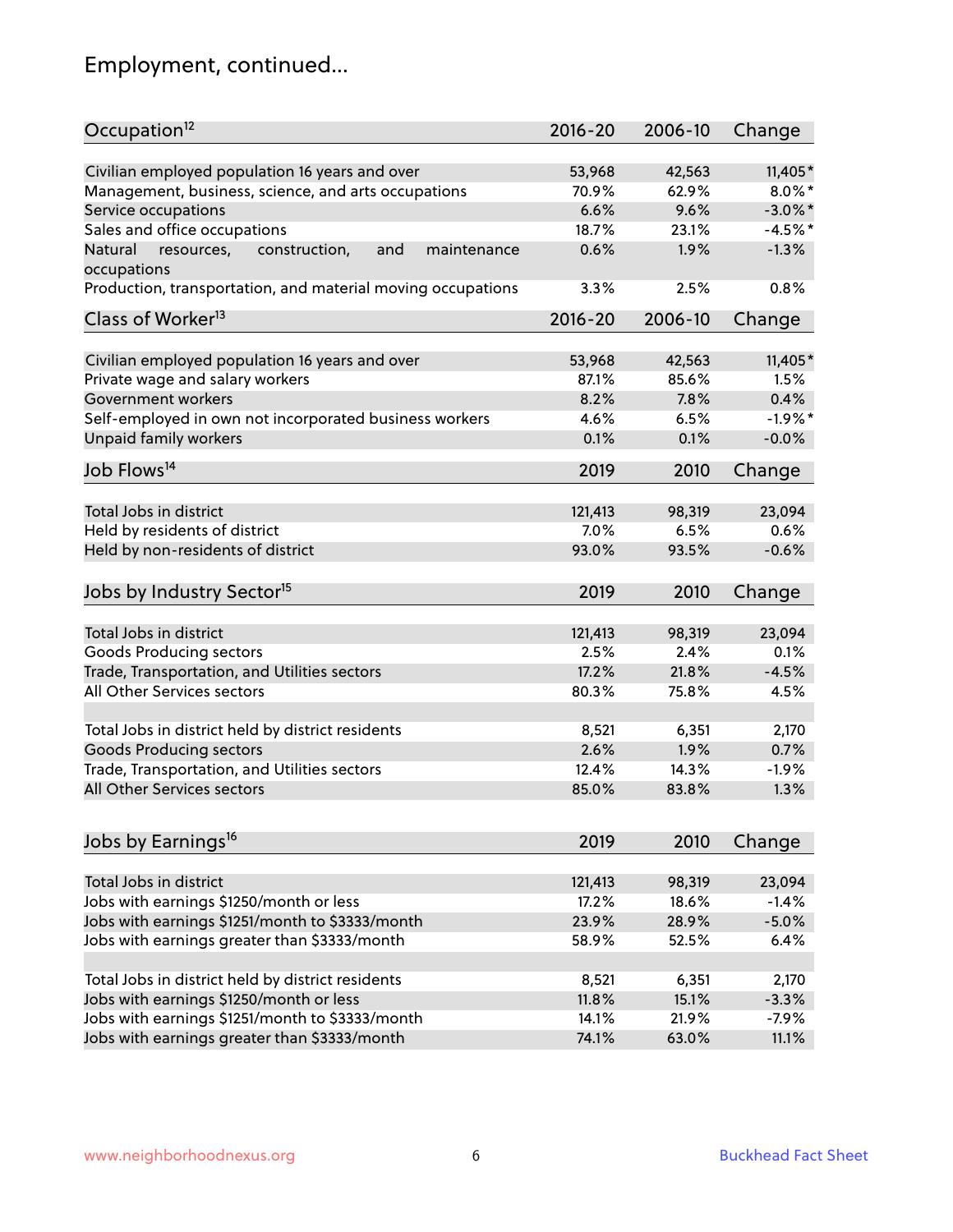# Employment, continued...

| 2019 | 2010                                                                   | Change                            |
|------|------------------------------------------------------------------------|-----------------------------------|
|      |                                                                        |                                   |
|      |                                                                        | 23,094                            |
|      | 21.1%                                                                  | 1.7%                              |
|      |                                                                        | $-5.1%$                           |
|      | 15.6%                                                                  | 3.4%                              |
|      |                                                                        |                                   |
|      | 6,351                                                                  | 2,170                             |
|      |                                                                        | $-0.9%$                           |
|      |                                                                        | $-2.7%$                           |
|      | 17.0%                                                                  | 3.7%                              |
|      | 121,413<br>22.8%<br>58.2%<br>19.0%<br>8,521<br>25.2%<br>54.1%<br>20.7% | 98,319<br>63.3%<br>26.1%<br>56.9% |

#### Education

| School Enrollment <sup>18</sup>                | $2016 - 20$ | 2006-10 | Change     |
|------------------------------------------------|-------------|---------|------------|
|                                                |             |         |            |
| Population 3 years and over enrolled in school | 18,543      | 15,358  | $3,185*$   |
| Nursery school, preschool                      | 9.0%        | 9.6%    | $-0.6%$    |
| Kindergarten                                   | 8.8%        | 5.1%    | $3.7\%$ *  |
| Elementary school (grades 1-8)                 | 34.1%       | 38.2%   | $-4.1%$    |
| High school (grades 9-12)                      | 16.1%       | 13.5%   | 2.6%       |
| College or graduate school                     | 32.0%       | 33.6%   | $-1.6%$    |
| Educational Attainment <sup>19</sup>           | $2016 - 20$ | 2006-10 | Change     |
|                                                |             |         |            |
| Population 25 years and over                   | 67,664      | 55,100  | 12,564*    |
| Less than 9th grade                            | 1.2%        | 2.0%    | $-0.9%$    |
| 9th to 12th grade, no diploma                  | 1.2%        | 1.6%    | $-0.4%$    |
| High school graduate (includes equivalency)    | 5.4%        | $7.7\%$ | $-2.3\%$ * |
| Some college, no degree                        | 9.3%        | 11.4%   | $-2.0\%$ * |
| Associate's degree                             | 2.4%        | 2.6%    | $-0.2%$    |
| Bachelor's degree                              | 45.7%       | 44.8%   | 0.8%       |
| Graduate or professional degree                | 34.9%       | 29.8%   | $5.0\%$ *  |
|                                                |             |         |            |
| Percent high school graduate or higher         | 97.7%       | 96.3%   | $1.3\%$    |
| Percent bachelor's degree or higher            | 80.5%       | 74.7%   | $5.8\%$ *  |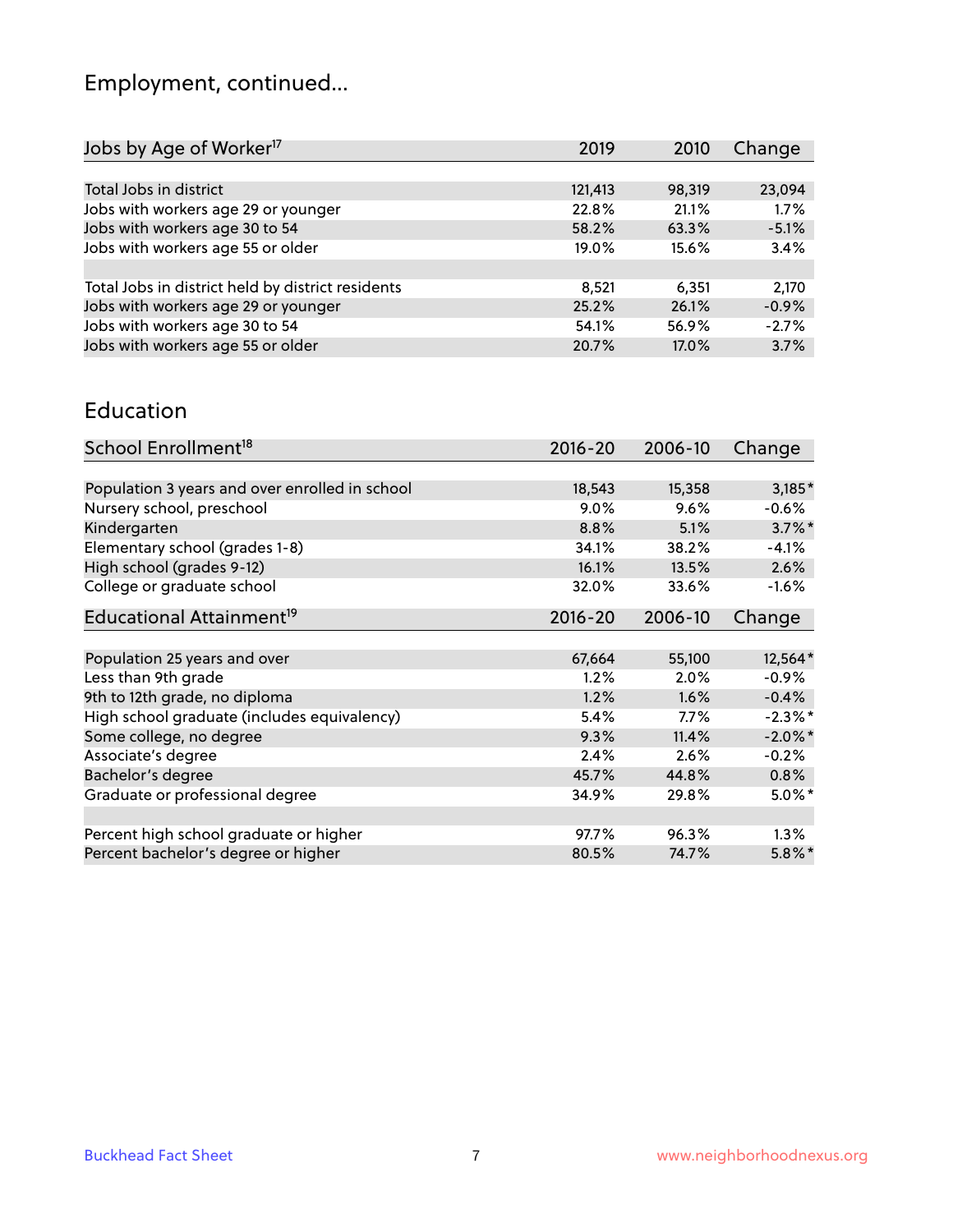### Housing

| Households by Type <sup>20</sup>                     | 2016-20 | 2006-10 | Change     |
|------------------------------------------------------|---------|---------|------------|
|                                                      |         |         |            |
| <b>Total households</b>                              | 45,390  | 38,341  | 7,049*     |
| Family households (families)                         | 40.7%   | 39.5%   | 1.2%       |
| With own children under 18 years                     | 17.5%   | 18.4%   | $-0.9%$    |
| Married-couple family                                | 35.0%   | 35.1%   | $-0.1%$    |
| With own children of the householder under 18 years  | 14.2%   | 16.0%   | $-1.7%$ *  |
| Male householder, no wife present, family            | 1.5%    | 1.3%    | 0.2%       |
| With own children of the householder under 18 years  | 0.8%    | 0.7%    | 0.1%       |
| Female householder, no husband present, family       | 4.2%    | 3.1%    | $1.1\%$ *  |
| With own children of the householder under 18 years  | 2.5%    | 1.7%    | $0.8\%$ *  |
| Nonfamily households                                 | 59.3%   | 60.5%   | $-1.2%$    |
| Householder living alone                             | 47.0%   | 50.4%   | $-3.5%$ *  |
| 65 years and over                                    | 11.3%   | 10.2%   | 1.1%       |
|                                                      |         |         |            |
| Households with one or more people under 18 years    | 18.1%   | 18.9%   | $-0.7%$    |
| Households with one or more people 65 years and over | 21.4%   | 18.7%   | $2.6\%$ *  |
|                                                      |         |         |            |
| Average household size                               | 1.97    | 1.94    | 0.03       |
| Average family size                                  | 2.89    | 2.98    | $-0.10$    |
|                                                      |         |         |            |
| Housing Occupancy <sup>21</sup>                      | 2016-20 | 2006-10 | Change     |
| Total housing units                                  | 51,741  | 45,632  | $6,109*$   |
| Occupied housing units                               | 87.7%   | 84.0%   | $3.7\%$ *  |
| Vacant housing units                                 | 12.3%   | 16.0%   | $-3.7\%$ * |
|                                                      |         |         |            |
| Homeowner vacancy rate                               | 2.8     | 6.6     | $-3.8*$    |
| Rental vacancy rate                                  | 7.4     | 11.0    | $-3.6*$    |
|                                                      |         |         |            |
| Units in Structure <sup>22</sup>                     | 2016-20 | 2006-10 | Change     |
| Total housing units                                  | 51,741  | 45,632  | $6,109*$   |
| 1-unit, detached                                     | 26.8%   | 31.8%   | $-5.0\%$ * |
| 1-unit, attached                                     | 6.3%    | 6.2%    | 0.1%       |
| 2 units                                              | 0.8%    | 0.6%    | 0.2%       |
| 3 or 4 units                                         | 1.8%    | 2.5%    | $-0.7%$    |
|                                                      |         |         | $-2.9%$ *  |
| 5 to 9 units                                         | 3.4%    | 6.3%    |            |
| 10 to 19 units                                       | 6.2%    | 9.5%    | $-3.3\%$ * |
| 20 or more units                                     | 54.1%   | 42.7%   | $11.4\%$ * |
| Mobile home                                          | 0.4%    | 0.2%    | 0.2%       |
| Boat, RV, van, etc.                                  | 0.2%    | 0.1%    | 0.1%       |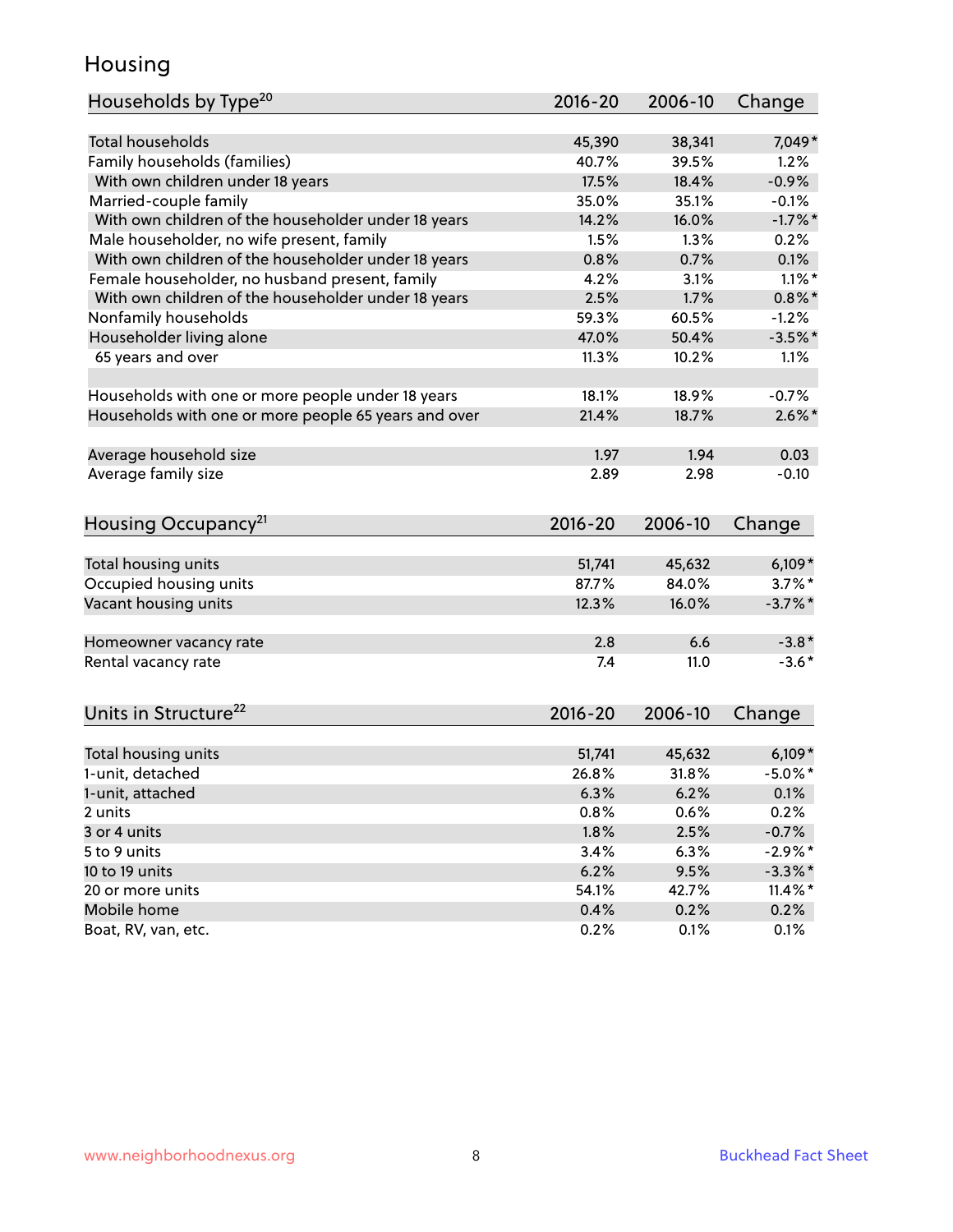## Housing, Continued...

| Year Structure Built <sup>23</sup>             | $2016 - 20$ | 2006-10 | Change     |
|------------------------------------------------|-------------|---------|------------|
| Total housing units                            | 51,741      | 45,632  | $6,109*$   |
| Built 2014 or later                            | 10.4%       | (X)     | (X)        |
| Built 2010 to 2013                             | 4.0%        | (X)     | (X)        |
| Built 2000 to 2009                             | 22.3%       | 19.7%   | $2.7\%$ *  |
| Built 1990 to 1999                             | 17.5%       | 19.3%   | $-1.8%$    |
| Built 1980 to 1989                             | 12.9%       | 14.6%   | $-1.8\%$ * |
| Built 1970 to 1979                             | 6.4%        | 9.9%    | $-3.5%$ *  |
| Built 1960 to 1969                             | 8.6%        | 11.4%   | $-2.9%$ *  |
| Built 1950 to 1959                             | 7.8%        | 11.9%   | $-4.1\%$ * |
| Built 1940 to 1949                             | 4.2%        | 5.8%    | $-1.6\%$ * |
| Built 1939 or earlier                          | 5.8%        | 7.3%    | $-1.4\%$ * |
|                                                |             |         |            |
| Housing Tenure <sup>24</sup>                   | $2016 - 20$ | 2006-10 | Change     |
| Occupied housing units                         | 45,390      | 38,341  | 7,049*     |
| Owner-occupied                                 | 51.1%       | 53.7%   | $-2.5%$ *  |
| Renter-occupied                                | 48.9%       | 46.3%   | $2.5%$ *   |
|                                                |             |         |            |
| Average household size of owner-occupied unit  | 2.26        | 2.22    | $0.05*$    |
| Average household size of renter-occupied unit | 1.66        | 1.63    | 0.04       |
| Residence 1 Year Ago <sup>25</sup>             | $2016 - 20$ | 2006-10 | Change     |
|                                                |             |         |            |
| Population 1 year and over                     | 89,320      | 74,102  | 15,218 *   |
| Same house                                     | 78.7%       | 80.5%   | $-1.8%$    |
| Different house in the U.S.                    | 20.3%       | 18.6%   | 1.7%       |
| Same county                                    | 10.2%       | 9.2%    | 1.0%       |
| Different county                               | 10.1%       | 9.4%    | 0.6%       |
| Same state                                     | 4.9%        | 4.1%    | 0.8%       |
| Different state                                | 5.2%        | 5.3%    | $-0.1%$    |
| Abroad                                         | 1.0%        | 0.9%    | 0.1%       |
| Value of Housing Unit <sup>26</sup>            | 2016-20     | 2006-10 | Change     |
|                                                |             |         |            |
| Owner-occupied units                           | 23,202      | 20,570  | $2,632*$   |
| Less than \$50,000                             | 0.6%        | 0.4%    | 0.2%       |
| \$50,000 to \$99,999                           | 1.0%        | 1.1%    | $-0.2%$    |
| \$100,000 to \$149,999                         | 7.1%        | 7.0%    | 0.1%       |
| \$150,000 to \$199,999                         | 6.2%        | 8.5%    | $-2.2%$    |
| \$200,000 to \$299,999                         | 11.7%       | 12.5%   | $-0.8%$    |
| \$300,000 to \$499,999                         | 15.1%       | 19.6%   | $-4.5%$ *  |
| \$500,000 to \$999,999                         | 33.2%       | 32.8%   | 0.4%       |
| \$1,000,000 or more                            | 25.0%       | 18.0%   | $7.0\%$ *  |
| Median (dollars)                               | 610,770     | 511,063 | 99,707*    |
| Mortgage Status <sup>27</sup>                  | $2016 - 20$ | 2006-10 | Change     |
| Owner-occupied units                           | 23,202      | 20,570  | $2,632*$   |
| Housing units with a mortgage                  | 68.6%       | 75.6%   | $-7.0\%$ * |
| Housing units without a mortgage               | 31.4%       | 24.4%   | $7.0\%$ *  |
|                                                |             |         |            |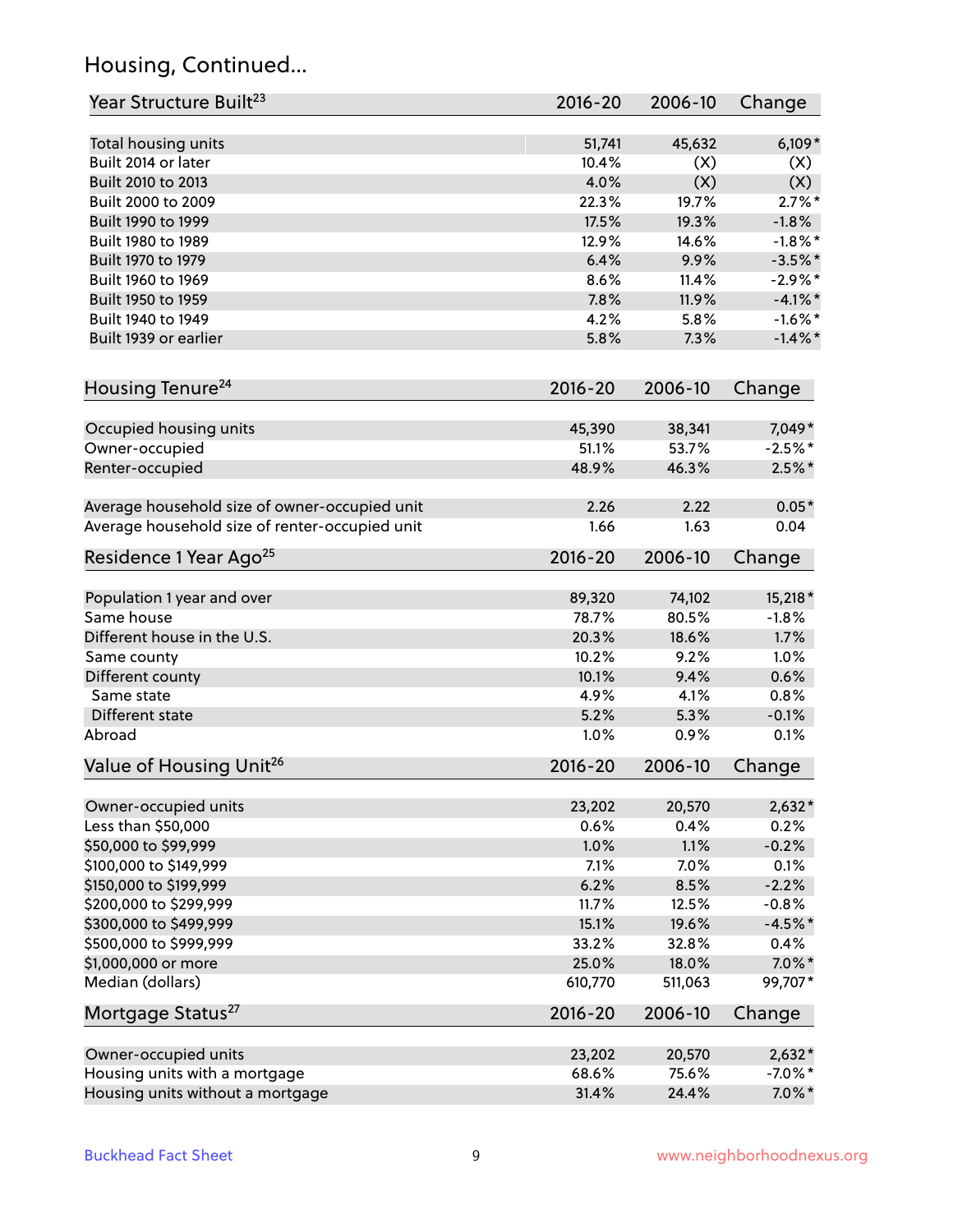## Housing, Continued...

| Selected Monthly Owner Costs <sup>28</sup>                                            | 2016-20 | 2006-10 | Change             |
|---------------------------------------------------------------------------------------|---------|---------|--------------------|
| Housing units with a mortgage                                                         | 15,914  | 15,546  | 368                |
| Less than \$300                                                                       | 0.1%    | 0.0%    | 0.1%               |
| \$300 to \$499                                                                        | 0.0%    | 0.0%    | 0.0%               |
| \$500 to \$999                                                                        | 2.8%    | 2.2%    | 0.6%               |
| \$1,000 to \$1,499                                                                    | 12.3%   | 10.3%   | 2.0%               |
| \$1,500 to \$1,999                                                                    | 12.6%   | 16.5%   | $-3.9\%$ *         |
| \$2,000 to \$2,999                                                                    | 20.5%   | 21.3%   | $-0.8%$            |
| \$3,000 or more                                                                       | 51.6%   | 49.7%   | 1.9%               |
| Median (dollars)                                                                      | 3,083   | 2,985   | 98*                |
| Housing units without a mortgage                                                      | 7,288   | 5,024   | $2,264*$           |
| Less than \$150                                                                       | 0.6%    | 2.0%    | $-1.4%$            |
| \$150 to \$249                                                                        | 0.2%    | 0.0%    | 0.2%               |
| \$250 to \$349                                                                        | 1.6%    | 2.7%    | $-1.2%$            |
| \$350 to \$499                                                                        | 3.9%    | 5.7%    | $-1.9%$            |
| \$500 to \$699                                                                        | 9.3%    | 12.7%   | $-3.4%$            |
| \$700 or more                                                                         | 84.5%   | 76.9%   | $7.7\%$ *          |
| Median (dollars)                                                                      | 1,267   | (X)     | $(X)$ <sup>+</sup> |
| Household Income <sup>29</sup>                                                        |         |         |                    |
| Housing units with a mortgage (excluding units where<br>SMOCAPI cannot be computed)   | 15,777  | 15,477  | 300                |
| Less than 20.0 percent                                                                | 53.3%   | 33.8%   | 19.5%*             |
| 20.0 to 24.9 percent                                                                  | 12.2%   | 15.8%   | $-3.7\%$ *         |
| 25.0 to 29.9 percent                                                                  | 9.2%    | 12.0%   | $-2.8\%$ *         |
| 30.0 to 34.9 percent                                                                  | 6.3%    | 10.2%   | $-3.8\%$ *         |
| 35.0 percent or more                                                                  | 19.1%   | 28.3%   | $-9.2%$ *          |
| Not computed                                                                          | 137     | 69      | 68                 |
| Housing unit without a mortgage (excluding units where<br>SMOCAPI cannot be computed) | 7,063   | 4,996   | 2,067*             |
| Less than 10.0 percent                                                                | 41.1%   | 38.1%   | 3.0%               |
| 10.0 to 14.9 percent                                                                  | 16.7%   | 18.7%   | $-2.0%$            |
| 15.0 to 19.9 percent                                                                  | 7.4%    | 10.5%   | $-3.1%$            |
| 20.0 to 24.9 percent                                                                  | 9.2%    | 8.9%    | 0.2%               |
| 25.0 to 29.9 percent                                                                  | 2.4%    | 4.0%    | $-1.6%$            |
| 30.0 to 34.9 percent                                                                  | 3.1%    | 2.5%    | 0.6%               |
| 35.0 percent or more                                                                  | 20.1%   | 17.2%   | 2.9%               |
| Not computed                                                                          | 225     | 28      | 197                |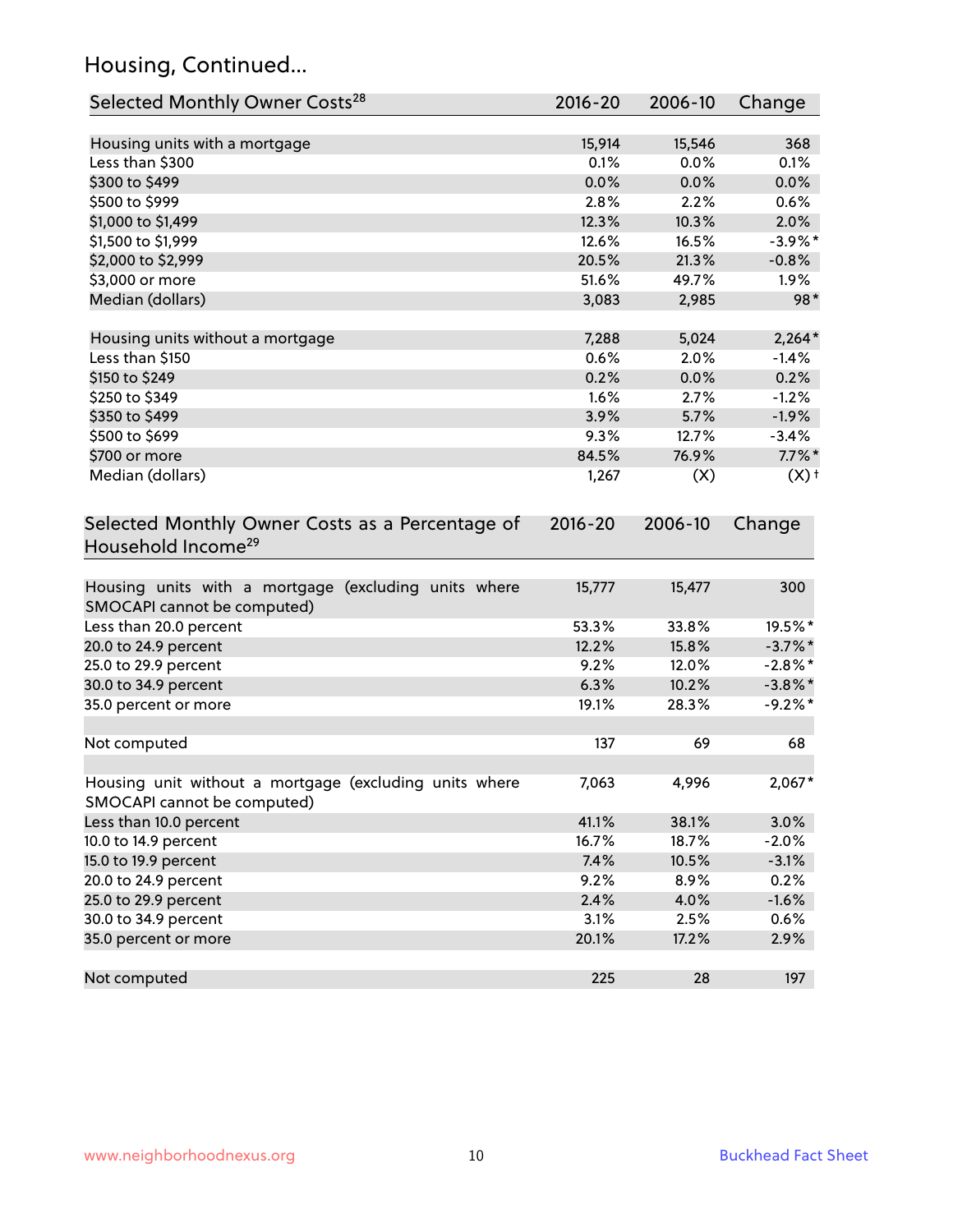## Housing, Continued...

| Gross Rent <sup>30</sup>                                                       | 2016-20     | 2006-10 | Change     |
|--------------------------------------------------------------------------------|-------------|---------|------------|
| Occupied units paying rent                                                     | 21,650      | 17,246  | 4,404*     |
| Less than \$200                                                                | 0.8%        | 2.0%    | $-1.2\%$   |
| \$200 to \$499                                                                 | 3.2%        | 4.3%    | $-1.1%$    |
| \$500 to \$749                                                                 | 2.1%        | 9.9%    | $-7.7%$    |
| \$750 to \$999                                                                 | 3.6%        | 24.1%   | $-20.6%$ * |
| \$1,000 to \$1,499                                                             | 33.4%       | 41.4%   | $-8.0\%$ * |
| \$1,500 to \$1,999                                                             | 36.4%       | 12.3%   | 24.0%*     |
| \$2,000 or more                                                                | 20.6%       | 5.9%    | 14.6%*     |
| Median (dollars)                                                               | 1,596       | 1,346   | $250*$     |
| No rent paid                                                                   | 538         | 525     | 13         |
| Gross Rent as a Percentage of Household Income <sup>31</sup>                   | $2016 - 20$ | 2006-10 | Change     |
| Occupied units paying rent (excluding units where GRAPI<br>cannot be computed) | 21,081      | 16,801  | 4,280*     |
| Less than 15.0 percent                                                         | 18.4%       | 19.3%   | $-0.9%$    |
| 15.0 to 19.9 percent                                                           | 13.7%       | 14.9%   | $-1.2%$    |
| 20.0 to 24.9 percent                                                           | 15.7%       | 14.9%   | 0.8%       |
| 25.0 to 29.9 percent                                                           | 11.3%       | 13.8%   | $-2.5%$    |
| 30.0 to 34.9 percent                                                           | 9.5%        | 7.5%    | 2.0%       |
| 35.0 percent or more                                                           | 31.3%       | 29.6%   | 1.7%       |
| Not computed                                                                   | 1,107       | 970     | 137        |
| Transportation                                                                 |             |         |            |
| Commuting to Work <sup>32</sup>                                                | 2016-20     | 2006-10 | Change     |
| Workers 16 years and over                                                      | 53,025      | 42,156  | 10,869*    |
| Car, truck, or van - drove alone                                               | 74.2%       | 78.5%   | $-4.3%$ *  |
| Car, truck, or van - carpooled                                                 | 2.7%        | 3.1%    | $-0.4%$    |
| Public transportation (excluding taxicab)                                      | 5.1%        | 6.0%    | $-0.9%$    |
| Walked                                                                         | 3.1%        | 2.5%    | 0.7%       |
| Other means                                                                    | 3.1%        | 1.6%    | $1.6\%$ *  |
| Worked at home                                                                 | 11.8%       | 8.4%    | $3.4\%$ *  |
| Mean travel time to work (minutes)                                             | 22.6        | 20.8    | $1.8*$     |
| Vehicles Available <sup>33</sup>                                               | 2016-20     | 2006-10 | Change     |
| Occupied housing units                                                         | 45,390      | 38,341  | 7,049*     |
| No vehicles available                                                          | 8.8%        | 8.7%    | 0.1%       |
| 1 vehicle available                                                            | 44.1%       | 46.1%   | $-2.0%$    |
| 2 vehicles available                                                           | 36.1%       | 34.9%   | 1.1%       |
| 3 or more vehicles available                                                   | 11.0%       | 10.2%   | 0.8%       |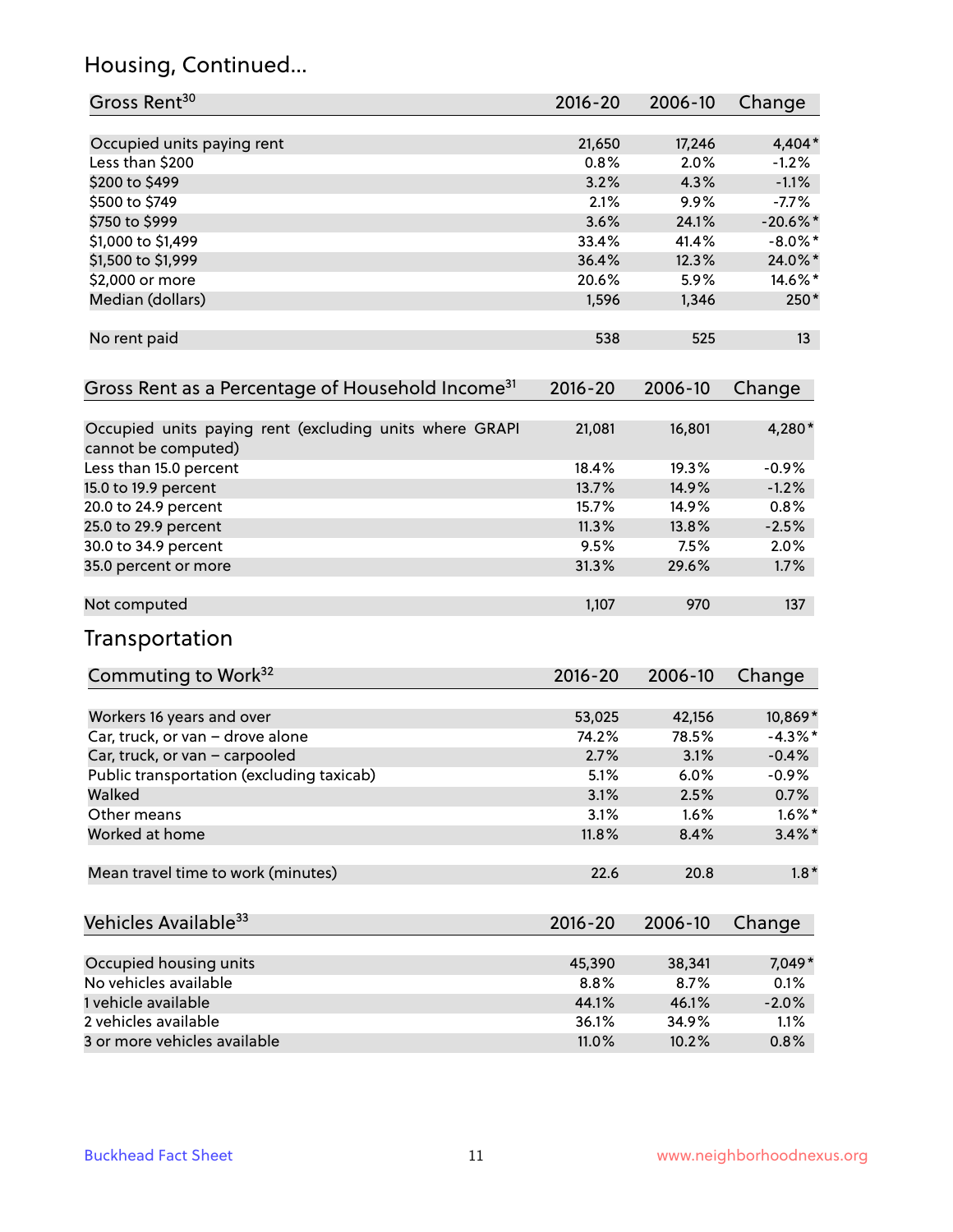#### Health

| Health Insurance coverage <sup>34</sup> | 2016-20 |
|-----------------------------------------|---------|
|-----------------------------------------|---------|

| Civilian Noninstitutionalized Population                | 89,487 |
|---------------------------------------------------------|--------|
| With health insurance coverage                          | 95.5%  |
| With private health insurance coverage                  | 88.8%  |
| With public health coverage                             | 15.9%  |
| No health insurance coverage                            | 4.5%   |
| Civilian Noninstitutionalized Population Under 19 years | 15,950 |
| No health insurance coverage                            | 3.7%   |
| Civilian Noninstitutionalized Population 19 to 64 years | 60,921 |
| In labor force:                                         | 52,136 |
| Employed:                                               | 50,735 |
| With health insurance coverage                          | 95.6%  |
| With private health insurance coverage                  | 95.3%  |
| With public coverage                                    | 1.2%   |
| No health insurance coverage                            | 4.4%   |
| Unemployed:                                             | 1,401  |
| With health insurance coverage                          | 77.9%  |
| With private health insurance coverage                  | 62.8%  |
| With public coverage                                    | 15.1%  |
| No health insurance coverage                            | 22.1%  |
| Not in labor force:                                     | 8,785  |
| With health insurance coverage                          | 90.5%  |
| With private health insurance coverage                  | 83.0%  |
| With public coverage                                    | 9.7%   |
| No health insurance coverage                            | 9.5%   |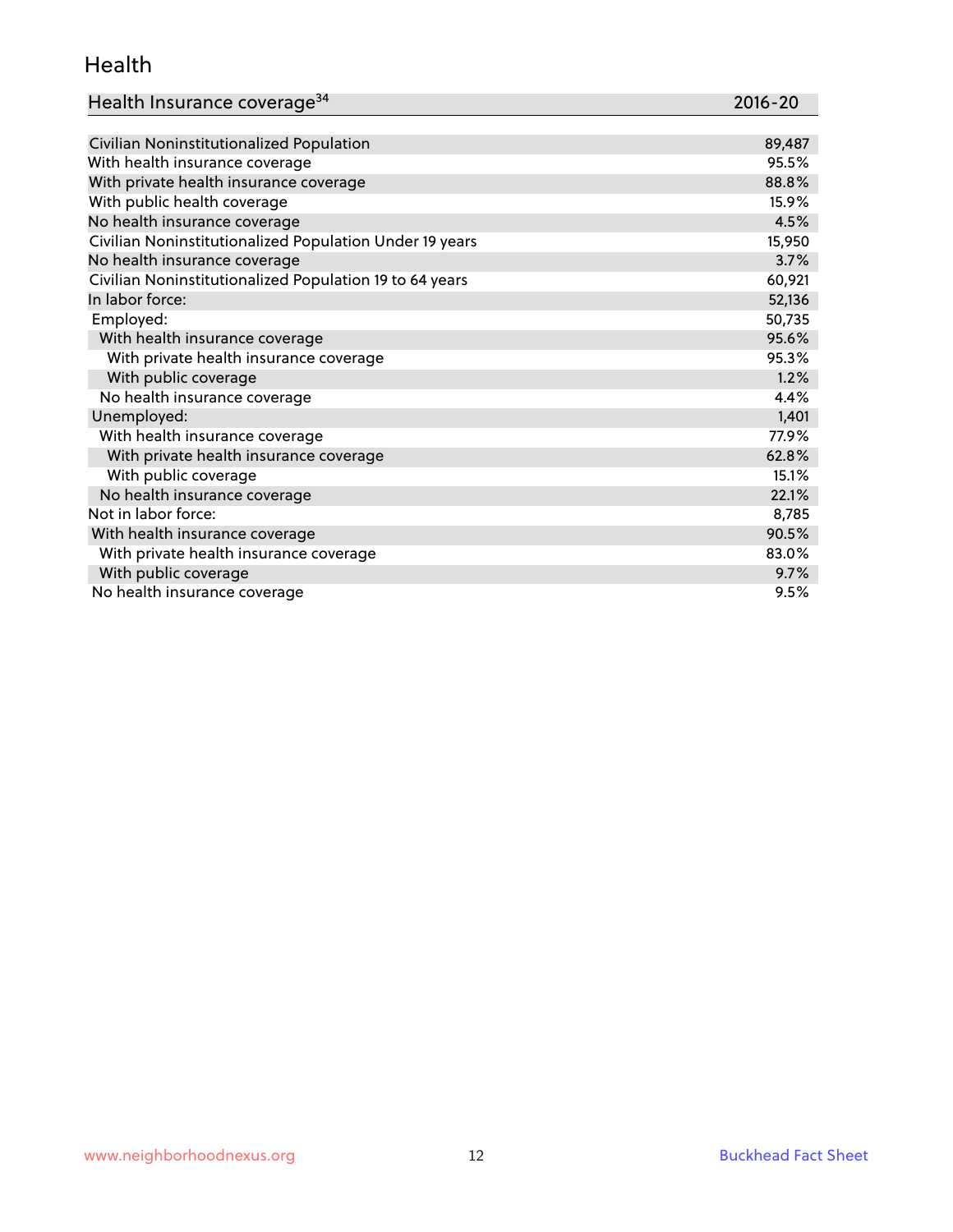### Employment Forecasts

| Forecast Employment by Sector <sup>35</sup>      | 2030     | 2020     | Change   |
|--------------------------------------------------|----------|----------|----------|
|                                                  |          |          |          |
| <b>All Sectors</b>                               | 128,922  | 121,855  | 5.8%     |
| Goods Producing                                  | 3,376    | 3,355    | 0.6%     |
| Agriculture, forestry, fishing and hunting       | 1        | 1        | 0.0%     |
| Mining                                           | $\Omega$ | $\Omega$ | 0.0%     |
| Construction                                     | 2,520    | 2,377    | 6.0%     |
| Manufacturing                                    | 855      | 977      | $-12.5%$ |
| <b>Service Providing</b>                         | 23,511   | 22,083   | 6.5%     |
| Wholesale trade                                  | 6,779    | 6,883    | $-1.5%$  |
| <b>Retail trade</b>                              | 15,400   | 13,797   | 11.6%    |
| Transportation and warehousing                   | 1,297    | 1,360    | $-4.6%$  |
| <b>Utilities</b>                                 | 35       | 43       | $-18.6%$ |
| Information                                      | 4,825    | 4,514    | 6.9%     |
| <b>Financial activities</b>                      | 21,137   | 20,751   | 1.9%     |
| Finance and insurance                            | 14,588   | 14,250   | 2.4%     |
| Real estate and rental and leasing               | 6,549    | 6,501    | 0.7%     |
| Professional and business services               | 22,557   | 21,467   | 5.1%     |
| Professional, scientific, and technical services | 19,477   | 18,359   | 6.1%     |
| Management of companies and enterprises          | 3,080    | 3,108    | $-0.9%$  |
| <b>Education and health services</b>             | 20,267   | 18,501   | 9.5%     |
| <b>Education services</b>                        | 4,180    | 4,301    | $-2.8%$  |
| Health care and social assistance                | 16,087   | 14,200   | 13.3%    |
| Leisure and hospitality                          | 17,420   | 16,358   | 6.5%     |
| Arts, entertainment, and recreation              | 1,150    | 1,180    | $-2.5%$  |
| Accommodation and food services                  | 16,270   | 15,178   | 7.2%     |
| Other services, except public administration     | 6,303    | 5,913    | 6.6%     |
| Public administration                            | 530      | 503      | 5.4%     |
| <b>Population Forecasts</b>                      |          |          |          |

# Population Forecasts<sup>36</sup> 2030 2020 Change Total Population 102,902 87,115 18.1%<br>
Total Households 102,902 87,115 18.1% Total Households